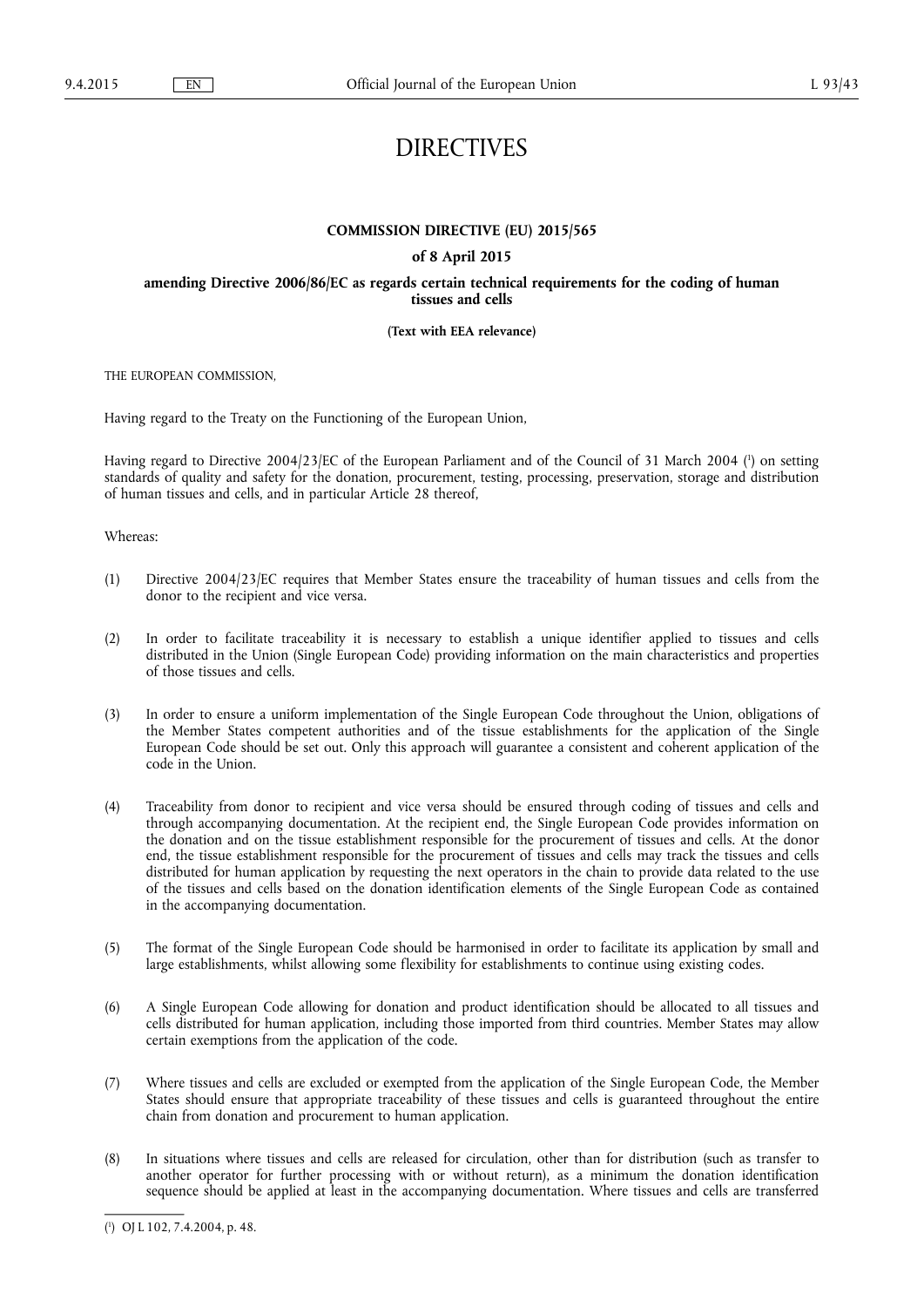from a tissue establishment to another operator just for storage and/or for further distribution, the tissue establishment may already apply the Single European Code on their final label in addition to the donation identification sequence which should be applied at least in the accompanying documentation.

- (9) In the case of tissues and cells retrieved from a deceased donor by procurement teams operating for two or more tissue establishments, Member States shall ensure an appropriate traceability system across procurements. This may be ensured by developing a central system for the allocation of the unique donation numbers for each donation event recorded at national level, or by requiring all tissue establishments to ensure robust traceability links between the donation identification numbers allocated by each tissue establishment procuring or receiving tissue and cells originating from the same deceased donor.
- (10) The Commission should ensure the implementation of the Single European Code by providing the appropriate tools to the Member States competent authorities and tissue establishments. The Member States competent authorities should update the register for tissue establishments, reflecting any changes in tissue establishment accreditations, designations, authorisations, or licences and the Commission should ensure the update of the register of the tissues and cells whenever new products need to be included. For this the Commission should consult a group of experts, in particular experts nominated by the Member States competent authorities.
- (11) For the donation identification sequence in the Single European Code, the importing tissue establishment should use the tissue establishment code allocated to it in the EU Tissue Establishment Compendium and should allocate a unique donation number if the donation number on the imported product is not globally unique.
- (12) Pooling of tissues or cells is allowed in some Member States. Therefore, the application of the Single European Code in case of pooling is also addressed by this Directive.
- (13) A transitional regime for tissues and cells already in storage at the end of the transposition period should be introduced.
- (14) This Directive does not prevent Member States from maintaining or introducing more stringent measures relating to coding of tissues and cells, provided that the provisions of the Treaty are met.
- (15) The measures provided for in this Directive are in accordance with the opinion of the Committee established by Article 29 of Directive 2004/23/EC,

HAS ADOPTED THIS DIRECTIVE:

#### *Article 1*

Commission Directive 2006/86/EC ( 1 ) is hereby amended as follows:

- (1) In Article 2, the following points (k) to (y) are added:
	- '(k) "Single European Code" or "SEC" means the unique identifier applied to tissues and cells distributed in the Union. The Single European Code consists of a donation identification sequence and a product identification sequence, as further specified in Annex VII to this Directive;
	- (l) "donation identification sequence" means the first part of the Single European Code consisting of the EU tissue establishment code and the unique donation number;
	- (m) "EU tissue establishment code" means the unique identifier for accredited, designated, authorised, or licensed tissue establishments in the Union. The tissue establishment code consists of an ISO country code and the tissue establishment number set out in the EU Tissue Establishment Compendium, as further specified in Annex VII to this Directive;
	- (n) "unique donation number" means the unique number attributed to a specific donation of tissues and cells in line with the system in place in each Member State for allocating such numbers, as further specified in Annex VII to this Directive;

<sup>(</sup> 1 ) Commission Directive 2006/86/EC of 24 October 2006 implementing Directive 2004/23/EC of the European Parliament and of the Council as regards traceability requirements, notification of serious adverse reactions and events and certain technical requirements for the coding, processing, preservation, storage and distribution of human tissues and cells (OJ L 294, 25.10.2006, p. 32).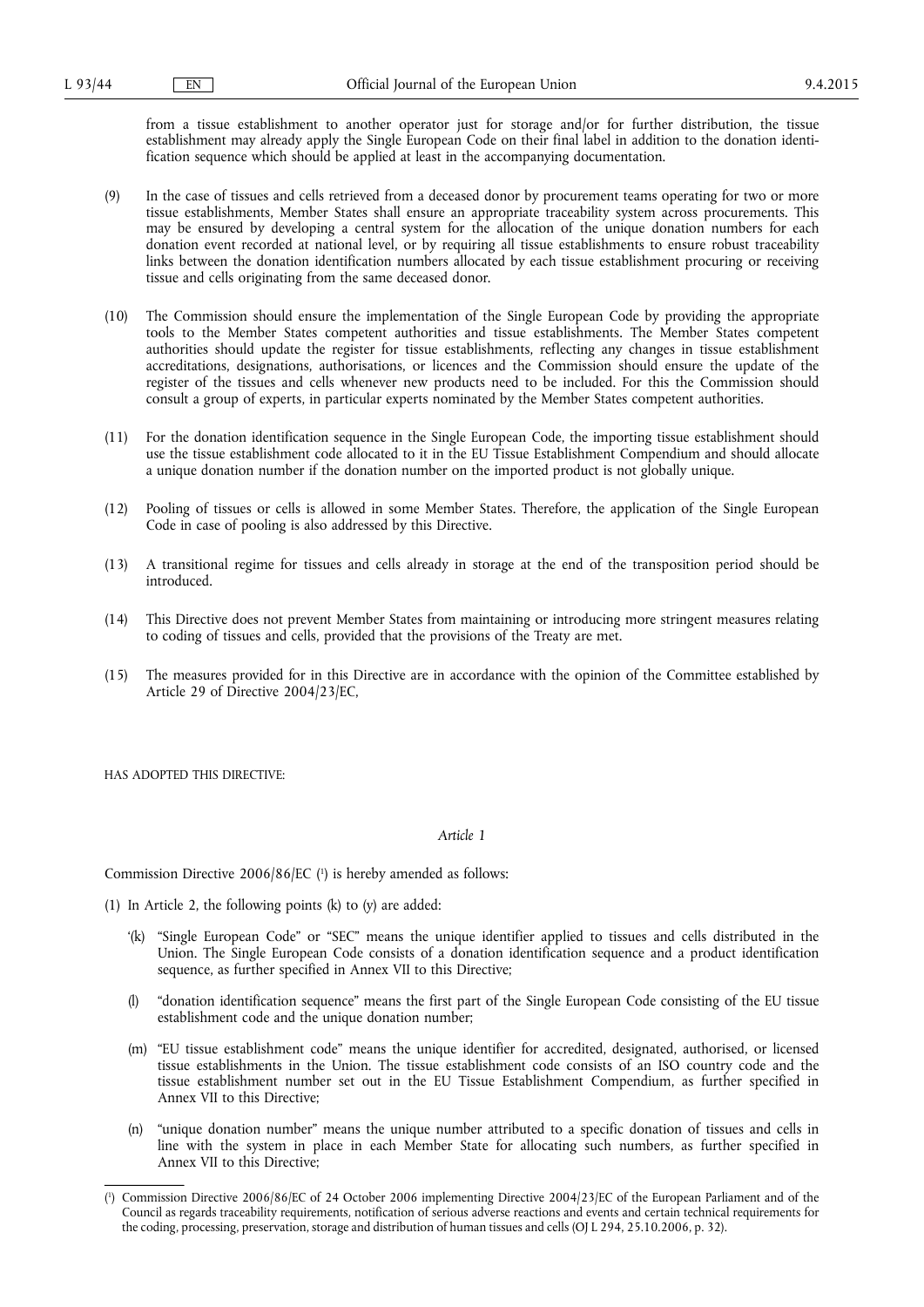- (o) "product identification sequence" means the second part of the Single European Code consisting of the product code, the split number and the expiry date;
- (p) "product code" means the identifier for the specific type of tissue and cell in question. The product code consists of the product coding system identifier indicating the coding system used by the tissue establishment ("E" for the EUTC, "A" for ISBT128, "B" for Eurocode) and the tissues and cells product number foreseen in the respective coding system for the product type, as further defined in Annex VII to this Directive;
- (q) "split number" means the number which distinguishes and uniquely identifies tissues and cells having the same unique donation number and the same product code and originating from the same tissue establishment, as further defined in Annex VII to this Directive;
- (r) "expiry date" means the date by which the tissues and cells can be applied, as further defined in Annex VII to this Directive;
- (s) "EU Coding Platform" means the IT platform hosted by the Commission which contains the EU Tissue Establishment Compendium and the EU Tissue and Cell Product Compendium;
- (t) "EU Tissue Establishment Compendium" means the register of all tissue establishments which are authorised, licensed, designated or accredited by the Member States' competent authority or authorities and which contains the information about these tissue establishments as set out in Annex VIII to this Directive;
- (u) "EU Tissue and Cell Product Compendium" means the register of all types of tissues and cells circulating in the Union and the respective product codes under the three permitted coding systems (EUTC, ISBT128 and Eurocode);
- (v) "EUTC" means the product coding system for tissues and cells developed by the Union consisting of a register of all types of tissues and cells circulating in the Union and their corresponding product codes.
- (w) "released for circulation" means distribution for human application or transfer to another operator, e.g. for further processing with or without return.
- (x) "within the same centre" means that all steps from procurement to human application are carried out under the same responsible person, quality management system and traceability system, within a healthcare centre comprising at least an accredited, designated, authorised, or licensed tissue establishment and an organisation responsible for human application at the same location;
- (y) "pooling" means the physical contact or mixing in a single container, of tissues or cells from more than one procurement from the same donor, or from two or more donors.'
- (2) Article 9 is replaced by the following:

#### *'Article 9*

#### **Traceability**

1. Member States shall ensure that tissues and cells shall be traceable in particular through documentation and the use of the Single European Code from procurement to human application or disposal and vice versa. Tissues and cells used for advanced therapy medicinal products shall be traceable under this Directive at least until transferred to the ATMP manufacturer.

2. Member States shall ensure that tissue establishments and organisations responsible for human application shall retain the data set out in Annex VI for at least 30 years, using an appropriate and readable storage medium.

In case of tissues and cells retrieved from a deceased donor by procurement teams operating for two or more tissue establishments, Member States shall ensure an appropriate traceability system across the procurements.'

(3) Article 10 is replaced by the following:

# *'Article 10*

# **European coding system**

1. Without prejudice to paragraphs 2 or 3 of this Article, a Single European Code shall be applied to all tissues and cells distributed for human application. For the other situations where tissues and cells are released for circulation, as a minimum the donation identification sequence shall be applied at least in the accompanying documentation.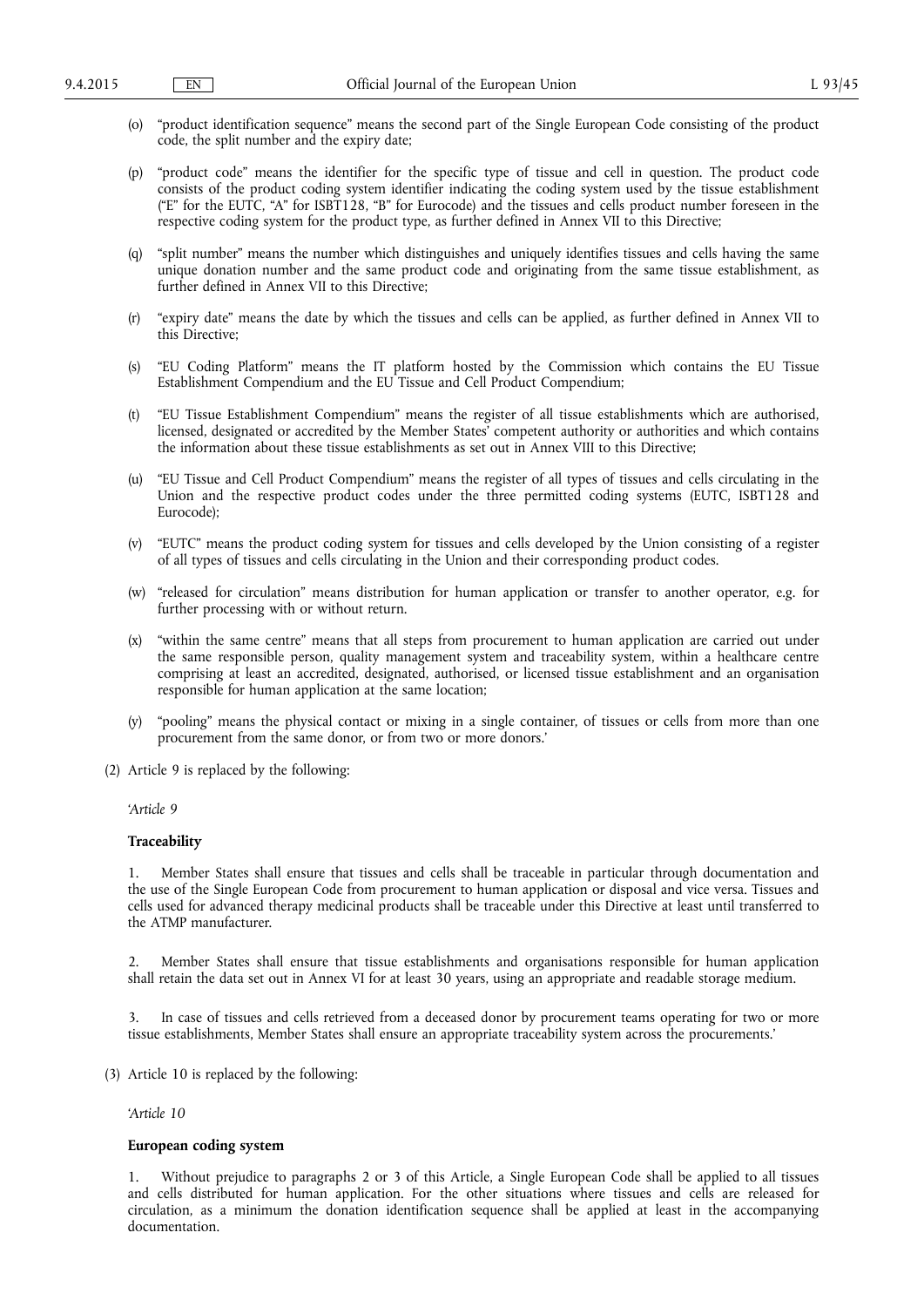- 2. Paragraph 1 shall not apply to:
- (a) reproductive cells from partner donation;
- (b) tissues and cells distributed directly for immediate transplantation to the recipient, as referred to in Article 6(5) of Directive 2004/23/EC;
- (c) tissues and cells imported into the Union in case of emergency authorised directly by the competent authority or authorities, as referred to in Article 9(3)b of Directive 2004/23/EC.
- 3. Member States may also allow exemptions from the requirement provided for in paragraph 1 for:
- (a) tissues and cells other than reproductive cells for partner donation, when these tissues and cells remain within the same centre;
- (b) tissues and cells that are imported into the Union, when these tissues and cells remain within the same centre from importation to application, provided that the centre comprises a tissue establishment authorised, designated, accredited, or licensed to carry out importing activities.'
- (4) The following Articles are inserted:

#### *'Article 10a*

# **Format of the Single European Code**

1. The Single European Code referred to in Article 10(1) shall comply with the specifications set out in this Article and in Annex VII.

2. The Single European Code shall be in eye-readable format and shall be preceded by the acronym "SEC". The parallel use of other labelling and traceability systems is possible.

3. The Single European Code shall be printed with the Donation Identification Sequence and Product Identification Sequence separated by a single space or as two successive lines.

#### *Article 10b*

#### **Requirements related to the application of the Single European Code**

1. Member States shall ensure that the following minimum requirements are complied with by tissue establishments, including importing tissue establishments as defined by Commission Directive (EU) 2015/566 (\*):

- (a) allocate a Single European Code to all tissues and cells requiring application of this code at the latest before their distribution for human application;
- (b) allocate a donation identification sequence after procuring the tissues and cells, or when receiving them from a procurement organisation, or when importing tissues and cells from a third country supplier. The donation identification sequence shall include:
	- (1) their EU tissue establishment code as assigned in the EU Tissue Establishment Compendium;
	- (2) a unique donation number allocated by the tissue establishment, unless such number is allocated centrally at national level or is a globally unique number as used by the ISBT128 coding system. Where allowed, in case of pooling of tissues and cells, a new donation identification number shall be allocated to the final product; traceability with the individual donations shall be ensured by the tissue establishment in which pooling is carried out;
- (c) do not alter the donation identification sequence once it is allocated to tissues and cells released for circulation, unless it is necessary to correct an encoding error; any correction requires proper documentation;
- (d) use one of the permitted product coding systems and the corresponding tissue and cell product numbers included in the EU Tissue and Cell Product Compendium at the latest before their distribution for human application;
- (e) use an appropriate split number and expiry date. For tissues and cells for which no expiry date is defined, the expiry date shall be 00000000 at the latest before their distribution for human application;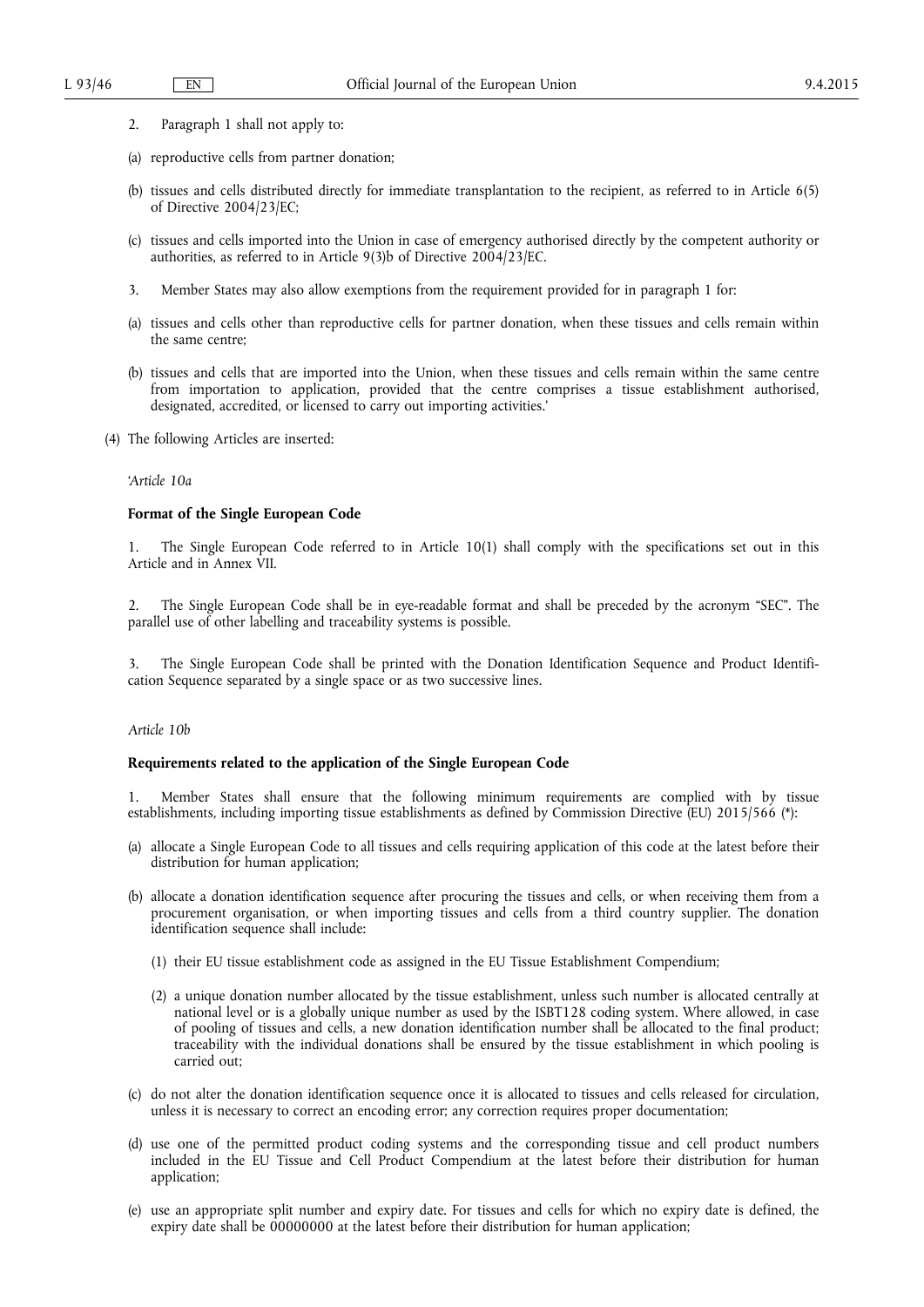- (f) apply the Single European Code on the label of the product concerned in an indelible and permanent manner and mention that code in the relevant accompanying documentation at the latest before its distribution for human application. The tissue establishment may entrust this task to a third party or third parties, provided the tissue establishment ensures compliance with this Directive, in particular in terms of uniqueness of the code. Where the label size precludes the application of the Single European Code on the label, the code shall be unambiguously linked to tissues and cells packaged with such a label through the accompanying documentation;
- (g) notify the competent authority or authorities when:
	- (1) information contained in the EU Tissue Establishment Compendium requires an update or correction;
	- (2) the EU Tissue and Cell Product Compendium requires an update;
	- (3) the tissue establishment observes a situation of significant non-compliance with the requirements relating to the Single European Code concerning tissues and cells received from other EU tissue establishments;
- (h) take the necessary measures in case of incorrect application of the Single European Code on the label.
- 2. Member States shall ensure that the following minimum requirements are applied by all competent authorities:
- (a) ensure the allocation of a unique tissue establishment number to all tissue establishments authorised, accredited, designated or licensed in its Member State. If a tissue establishment has different physical locations, but has one system for allocating unique donation numbers, it may be deemed to be one and the same tissue establishment. If a tissue establishment uses two or more systems to allocate unique donation numbers, such an entity shall be allocated separate tissue establishment numbers corresponding to the number of allocation systems used;
- (b) decide which system or systems shall be used for the allocation of unique donation numbers in their Member State. Permitted systems of allocation include national systems establishing centralised allocation of the nationally unique donation number or systems requiring each tissue establishment to allocate unique donation numbers or international systems that allocate globally unique donation numbers that are compatible with the Single European Code.
- (c) monitor and enforce the full implementation of the Single European Code in their Member State;
- (d) ensure the validation of the data on the tissue establishments contained in the EU Tissue Establishment Compendium for their Member State and update the Compendium without undue delay in particular in the following situations:
	- (1) when a new tissue establishment is authorised, designated, accredited, or licensed;
	- (2) when tissue establishment information changes or is not correctly recorded in the EU Tissue Establishment Compendium;
	- (3) when the accreditation, designation, authorisation or licence details of a tissue establishment, as listed in Annex VIII to this Directive, change, including:
		- accreditation, designation, authorisation or licence for a new tissue or cell type,
		- accreditation, designation, authorisation or licence for a new prescribed activity,
		- details of any conditions and or exemptions added to an authorisation,
		- suspension, in part or in full, of a specific accreditation, designation, authorisation or licence for a particular activity or tissue or cell type;
		- revocation, in part or in full, of an accreditation, designation, authorisation or licence for a tissue establishment,
		- situations when a tissue establishment voluntarily ceases, in part or in full, the activity or activities for which it is authorised, accredited, designated or licensed.

Without undue delay means in not later than 10 working days for any changes substantially affecting the authorisation, accreditation, designation or licence of the tissue establishments concerned.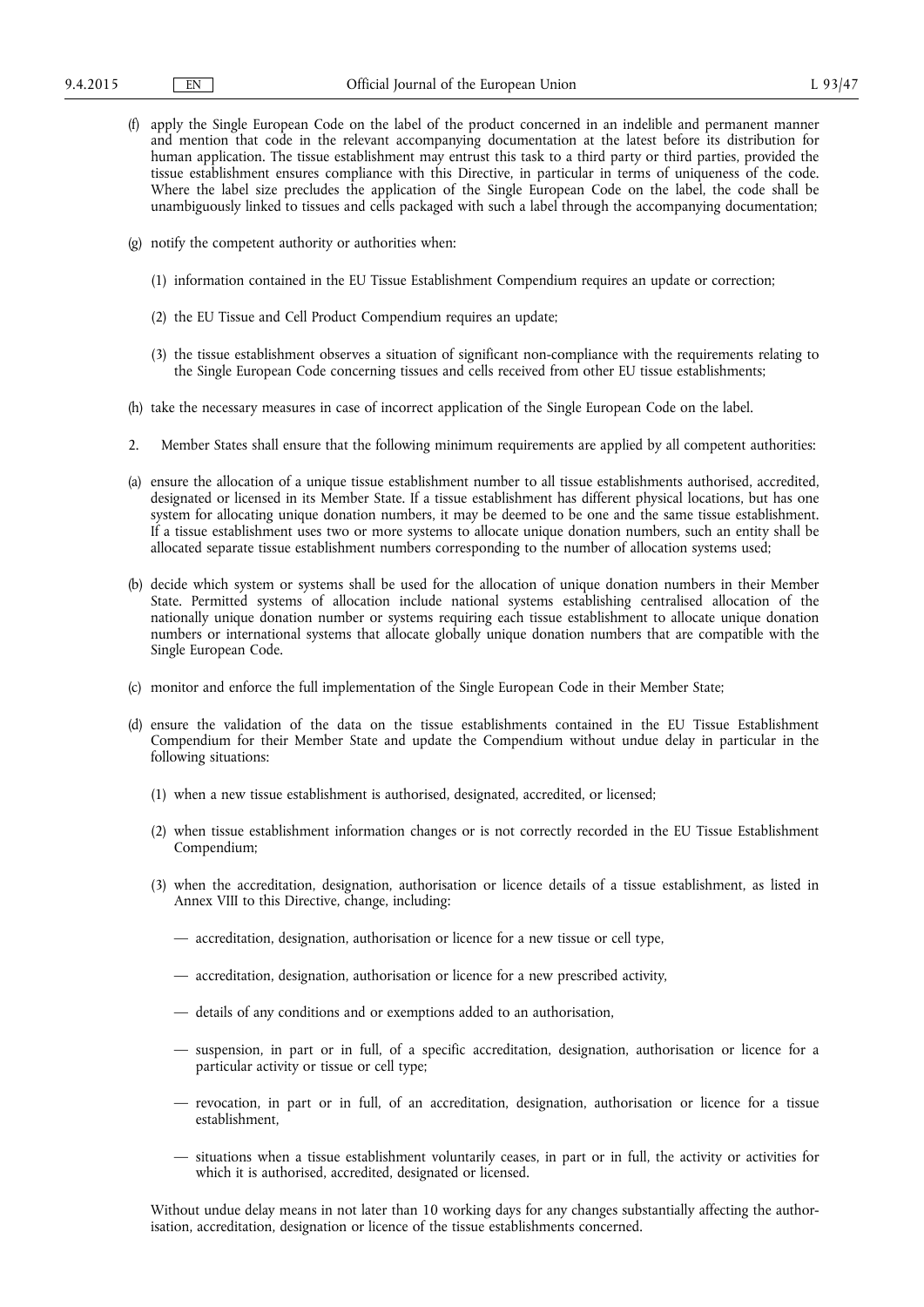When a tissue establishment is authorised by two or more competent authorities for different types of tissues and cells or different activities, each competent authority shall update the information relating to those activities for which it is responsible;

- (e) Alert the competent authorities of another Member State when they observe incorrect information in the EU Tissue Establishment Compendium relating to the other Member State or when they observe a situation of significant non-compliance with the provisions relating to the Single European Code relating to the other Member State;
- (f) Alert the Commission and the other Competent Authorities when in their assessment the EU Tissue and Cell Product Compendium requires an update.

3. The application of the Single European Code does not preclude the additional application of other codes in accordance with Member States' national requirements.

#### *Article 10c*

#### **Accessibility and maintenance of the European coding system**

1. The Commission shall host and maintain an IT platform ("EU Coding Platform") which contains:

(a) the EU Tissue Establishment Compendium;

(b) the EU Tissue and Cell Product Compendium.

2. The Commission shall ensure that the information contained in the EU Coding Platform is publicly available before 29 October 2016.

3. The Commission shall update when needed the EUTC and ensure the overall update of the EU Tissue and Cell Product Compendium. The Commission considers that it is necessary that agreements are established with the organisations managing ISBT128 and Eurocode to ensure that updated product codes are regularly made available to the Commission for inclusion in the EU Tissue and Cell Product Compendium. If such organisations do not comply with the terms of the memoranda of understanding, the Commission may suspend, partially or in full, the future use of their respective product codes, having considered the sufficient supply of the concerned type of products in the Member States including a transitional period and having consulted the Member State experts through the Competent Authorities on Substances of Human Origin Expert Group.

# *Article 10d*

#### **Transitional period**

Tissues and cells already in storage on 29 October 2016 shall be exempted from the obligations relating to the Single European Code, provided the tissues and cells are released for circulation in the Union within five years following that date and under the condition that full traceability is ensured by alternative means. For tissues and cells which remain in storage and which are only released for circulation after the expiry of this five-year period and for which the application of the Single European Code is not possible, in particular because the tissues and cells are stored under deep-freeze conditions, the tissue establishments shall use the procedures applicable to products with small labels as laid down in Article 10b paragraph 1(f).

- (5) The Annexes are amended in accordance with Annex I to this Directive.
- (6) A new Annex VIII is added, the text of which is set out in Annex II to this Directive.

# *Article 2*

Member States shall bring into force the laws, regulations and administrative provisions necessary to comply with this Directive by 29 October 2016 at the latest. They shall forthwith communicate to the Commission the text of those provisions. They shall apply the legislation from 29 April 2017.

<sup>(\*)</sup> Commission Directive (EU) 2015/566 of 8 April 2015 implementing Directive 2004/23/EC as regards the procedures for verifying the equivalent standards of quality and safety of imported tissue (OJ L 93, 9.4.2015, p. 56).'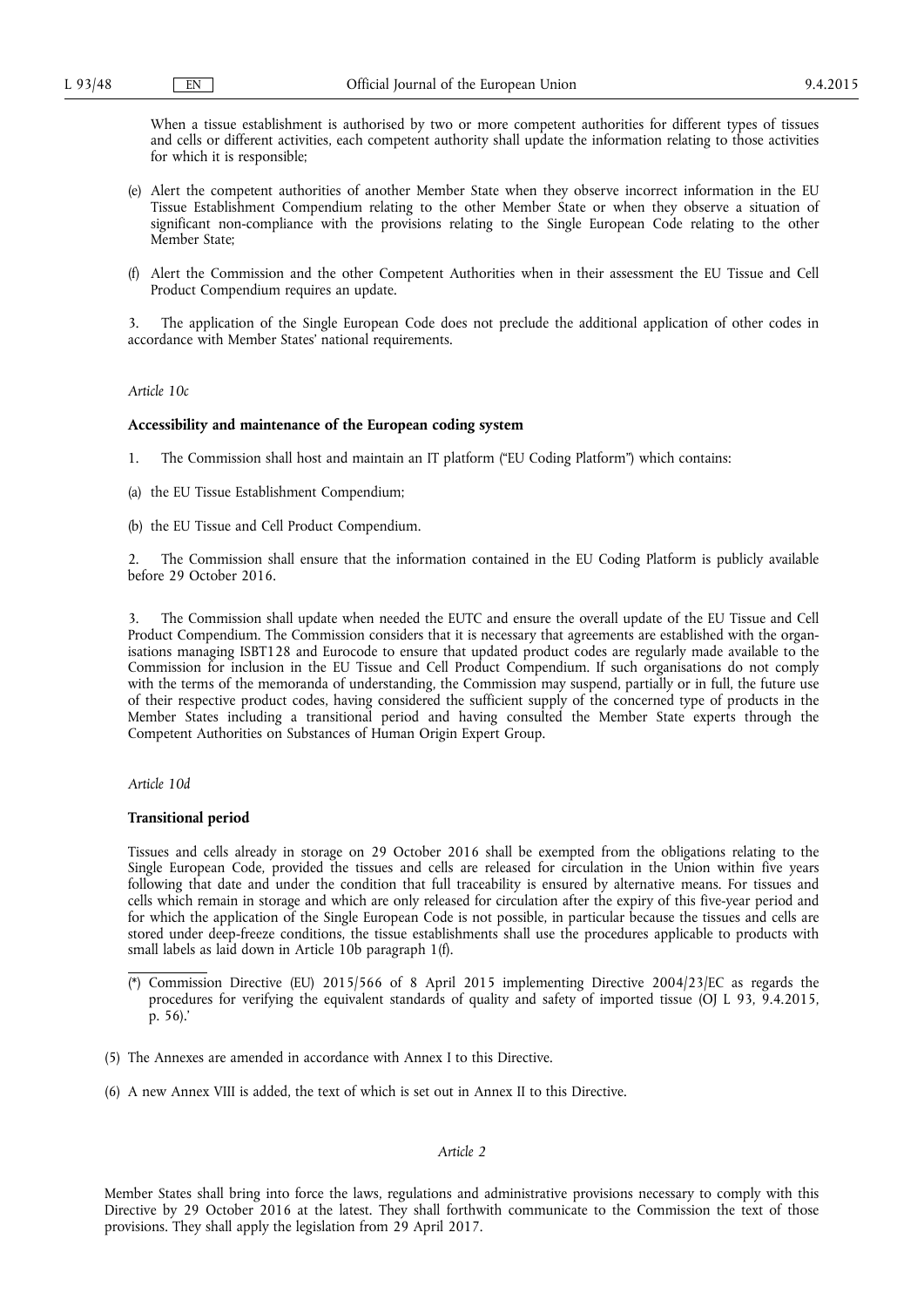When Member States adopt those provisions, they shall contain a reference to this Directive or be accompanied by such a reference on the occasion of their official publication. Member States shall determine how such reference is to be made.

Member States shall communicate to the Commission the text of the main provisions of national law which they adopt in the field covered by this Directive.

# *Article 3*

This Directive shall enter into force on the twentieth day following that of its publication in the *Official Journal of the European Union*.

*Article 4* 

This Directive is addressed to the Member States.

Done at Brussels, 8 April 2015.

*For the Commission The President*  Jean-Claude JUNCKER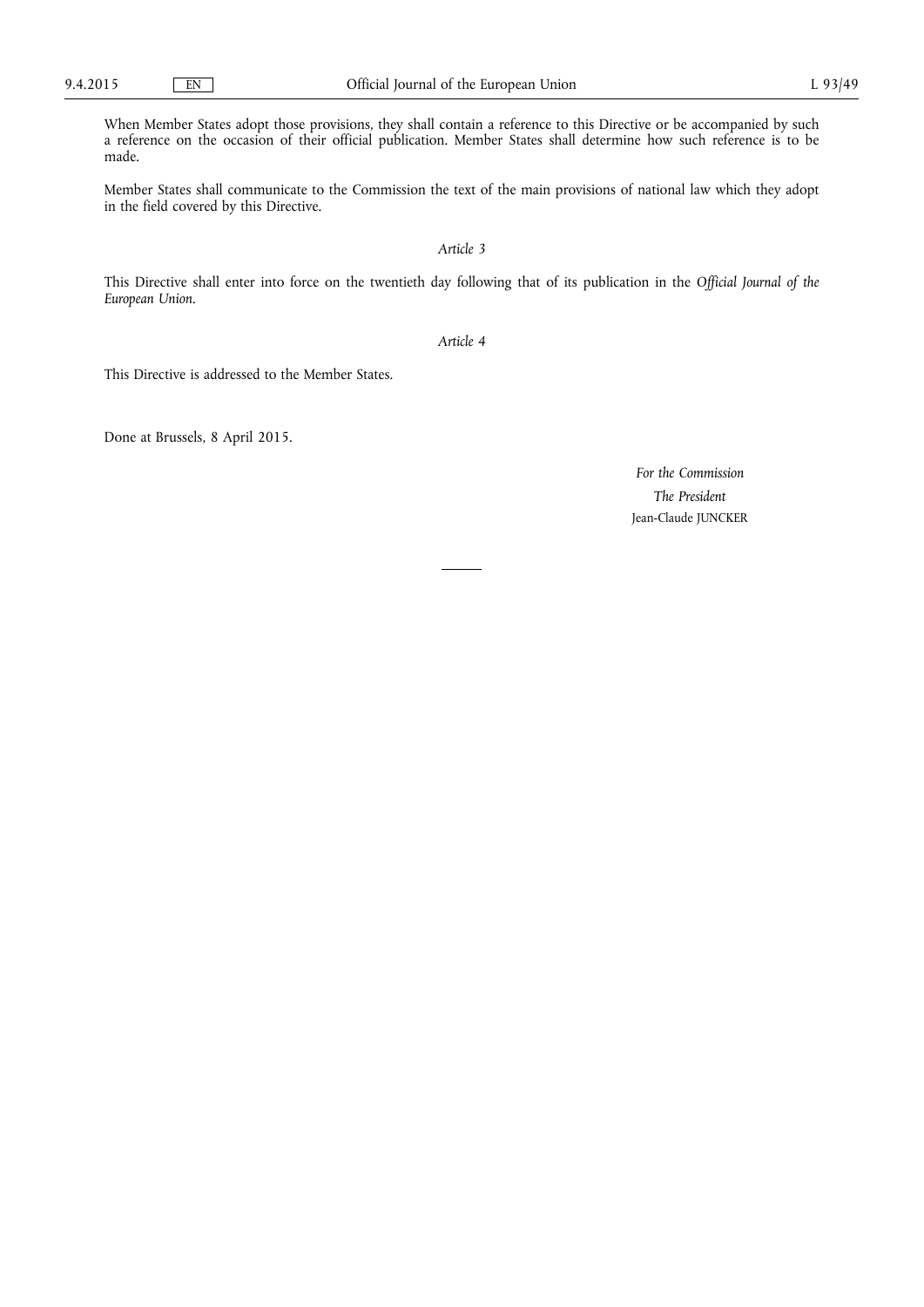# *ANNEX I*

The Annexes to Directive 2006/86/EC are amended as follows:

- (1) Annex II, Part E, is amended as follows:
	- (a) in point 1 the following point (g) is added:
		- '(g) Single European Code as applicable to the tissues and cells being distributed for human application or the donation identification sequence as applicable to the tissues and cells released for circulation, other than distributed for human application';
	- (b) the second subparagraph of point 1 is replaced by the following:

'If any of the information under points (d), (e) and (g) above cannot be included on the primary container label, it must be provided on a separate sheet accompanying the primary container. This sheet must be packaged with the primary container in a manner that ensures that they remain together.';

- (c) in point 2, the following point (j) is added:
	- '(j) for imported tissues and cells, the country of procurement and the exporting country (if different from the procurement country)'.
- (2) Annexes III and IV are replaced by the following:

# *'ANNEX III*

# **NOTIFICATION OF SERIOUS ADVERSE REACTIONS**

# PART A

# **Rapid notification for suspected serious adverse reactions**

| Tissue establishment                                                                                        |
|-------------------------------------------------------------------------------------------------------------|
| EU tissue establishment code (if applicable)                                                                |
| Report identification                                                                                       |
| Reporting date (year/month/day)                                                                             |
| Individual affected (recipient or donor)                                                                    |
| Date and place of procurement or human application (year/month/day)                                         |
| Unique donation identification number                                                                       |
| Date of suspected serious adverse reaction (year/month/day)                                                 |
| Type of tissues and cells involved in the suspected serious adverse reaction                                |
|                                                                                                             |
|                                                                                                             |
| Single European Code of tissues or cells involved in the suspected serious adverse reaction (if applicable) |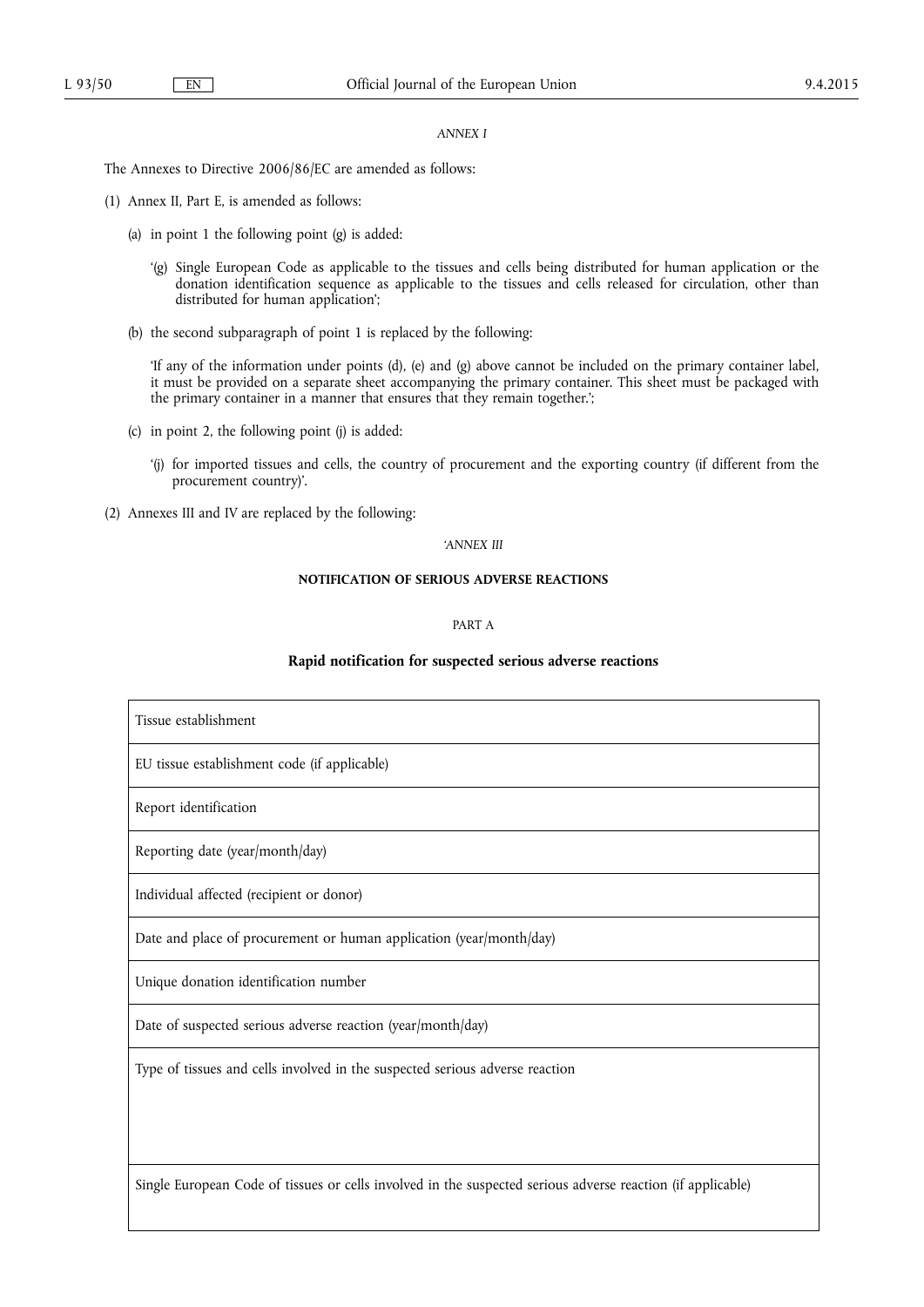Type of suspected serious adverse reaction(s)

# PART B

# **Conclusions of Serious Adverse Reactions Investigation**

| Tissue establishment                                                                                        |
|-------------------------------------------------------------------------------------------------------------|
| EU tissue establishment code (if applicable)                                                                |
| Report identification                                                                                       |
| Confirmation date (year/month/day)                                                                          |
| Date of serious adverse reaction (year/month/day)                                                           |
| Unique donation identification number                                                                       |
| Confirmation of serious adverse reaction (Yes/No)                                                           |
| Single European Code of tissues or cells involved in the confirmed serious adverse reaction (if applicable) |
| Change of type of serious adverse reaction (Yes/No) If YES, specify                                         |
| Clinical outcome (if known)                                                                                 |
| - Complete recovery                                                                                         |
| - Minor sequelae                                                                                            |
| - Serious sequelae                                                                                          |
| - Death                                                                                                     |
| Outcome of the investigation and final conclusions                                                          |
|                                                                                                             |
|                                                                                                             |
| Recommendations for preventive and corrective actions                                                       |
|                                                                                                             |
|                                                                                                             |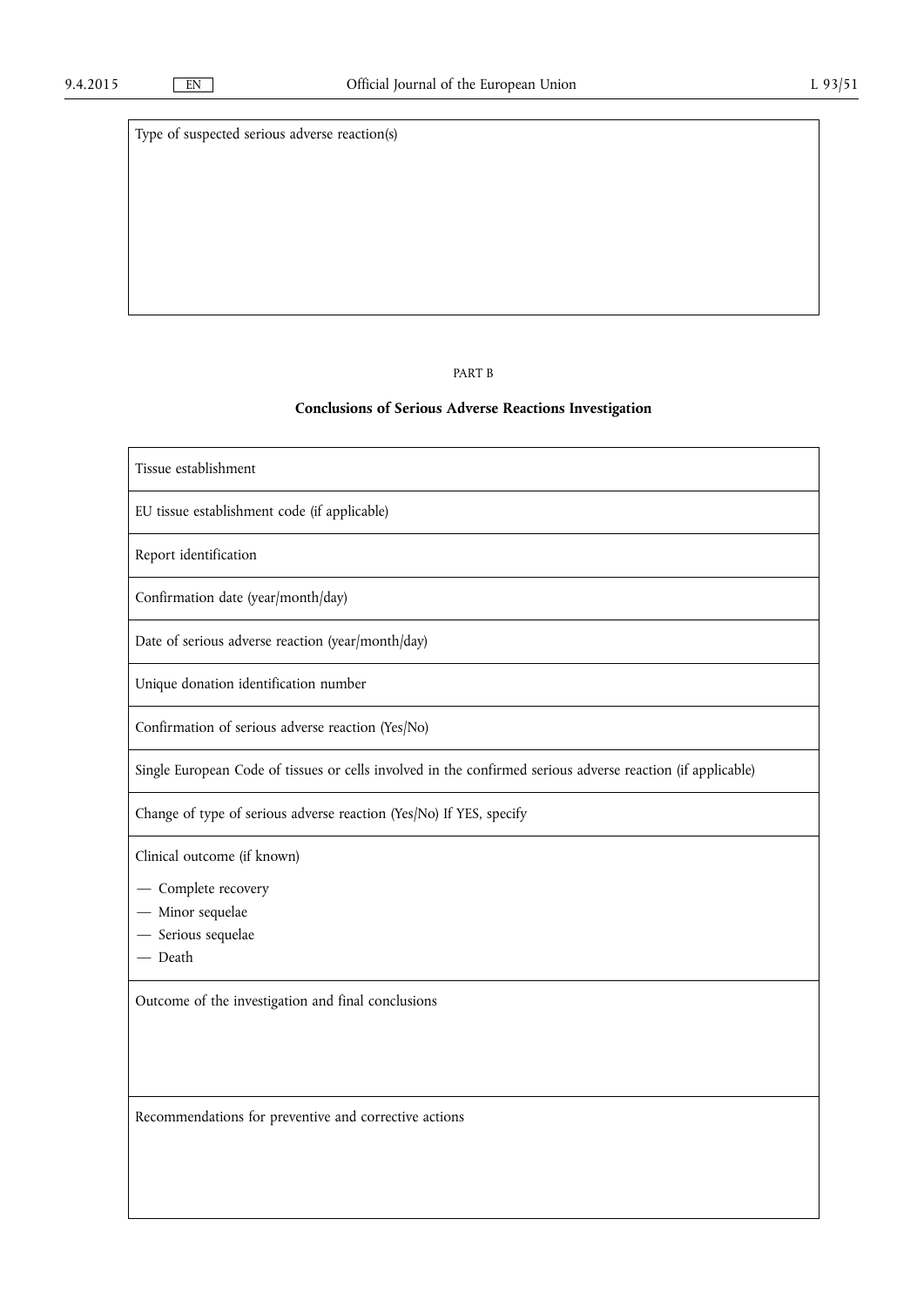*ANNEX IV* 

# **NOTIFICATION OF SERIOUS ADVERSE EVENTS**

PART A

# **Rapid notification for suspected serious adverse events**

| Tissue establishment                                                                                      |                             |                             |             |                 |  |  |  |  |
|-----------------------------------------------------------------------------------------------------------|-----------------------------|-----------------------------|-------------|-----------------|--|--|--|--|
| EU tissue establishment code (if applicable)                                                              |                             |                             |             |                 |  |  |  |  |
| Report identification                                                                                     |                             |                             |             |                 |  |  |  |  |
| Reporting date (year/month/day)                                                                           |                             |                             |             |                 |  |  |  |  |
| Date of serious adverse event (year/month/day)                                                            |                             |                             |             |                 |  |  |  |  |
| Serious adverse event, which may affect quality and<br>safety of tissues and cells due to a deviation in: | Specification               |                             |             |                 |  |  |  |  |
|                                                                                                           | Tissues and cells<br>defect | Equipment<br><u>Îailure</u> | Human error | Other (specify) |  |  |  |  |
| Procurement                                                                                               |                             |                             |             |                 |  |  |  |  |
| Testing                                                                                                   |                             |                             |             |                 |  |  |  |  |
| Transport                                                                                                 |                             |                             |             |                 |  |  |  |  |
| Processing                                                                                                |                             |                             |             |                 |  |  |  |  |
| Storage                                                                                                   |                             |                             |             |                 |  |  |  |  |
| Distribution                                                                                              |                             |                             |             |                 |  |  |  |  |
| Materials                                                                                                 |                             |                             |             |                 |  |  |  |  |
| Others (specify)                                                                                          |                             |                             |             |                 |  |  |  |  |

PART B

# **Conclusions of Serious Adverse Events investigation**

| Tissue establishment                           |
|------------------------------------------------|
| EU tissue establishment code (if applicable)   |
| Report identification                          |
| Confirmation date (year/month/day)             |
| Date of serious adverse event (year/month/day) |
| Root cause analysis (details)                  |
| Corrective measures taken (details)'           |
|                                                |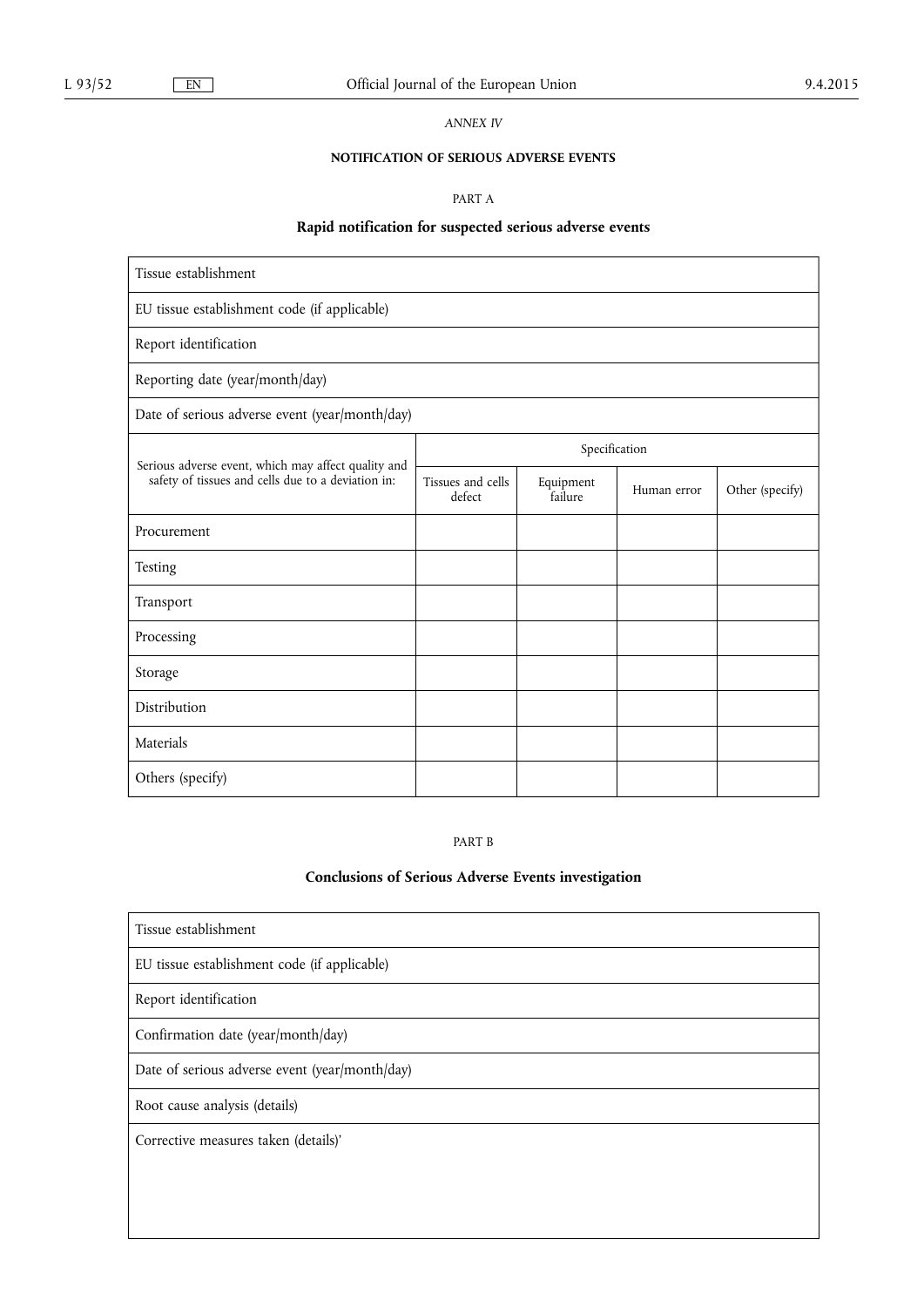(3) Annexes VI and VII are replaced by the following:

# *'ANNEX VI*

# **Minimum data to be kept in accordance with Article 9(2)**

#### A. BY TISSUE ESTABLISHMENTS

- (1) Donor identification
- (2) Donation identification that will include at least:
	- Identification of the procurement organisation (including contact details) or the tissue establishment
	- Unique donation number
	- Date of procurement
	- Place of procurement
	- Type of donation (e.g. single v multi-tissue; autologous v allogenic; living v deceased)
- (3) Product identification that will include at least:
	- Identification of the tissue establishment
	- Type of tissue and cell/product (basic nomenclature)
	- Pool number (in case of pooling)
	- Split number (if applicable)
	- Expiry date (if applicable)
	- Tissue/cell status (i.e. quarantined, suitable for use, etc.)
	- Description and origin of the products, processing steps applied, materials and additives coming into contact with tissues and cells and having an effect on their quality and/or safety.
	- Identification of the facility issuing the final label
- (4) Single European Code (if applicable)
- (5) Human application identification that will include at least:
	- Date of distribution/disposal
	- Identification of the clinician or end-user/facility

# B. BY ORGANISATIONS RESPONSIBLE FOR HUMAN APPLICATION

- (1) Identification of the supplier tissue establishment
- (2) Identification of the clinician or end-user/facility
- (3) Type of tissues and cells
- (4) Product identification
- (5) Identification of the recipient
- (6) Date of application
- (7) Single European Code (if applicable)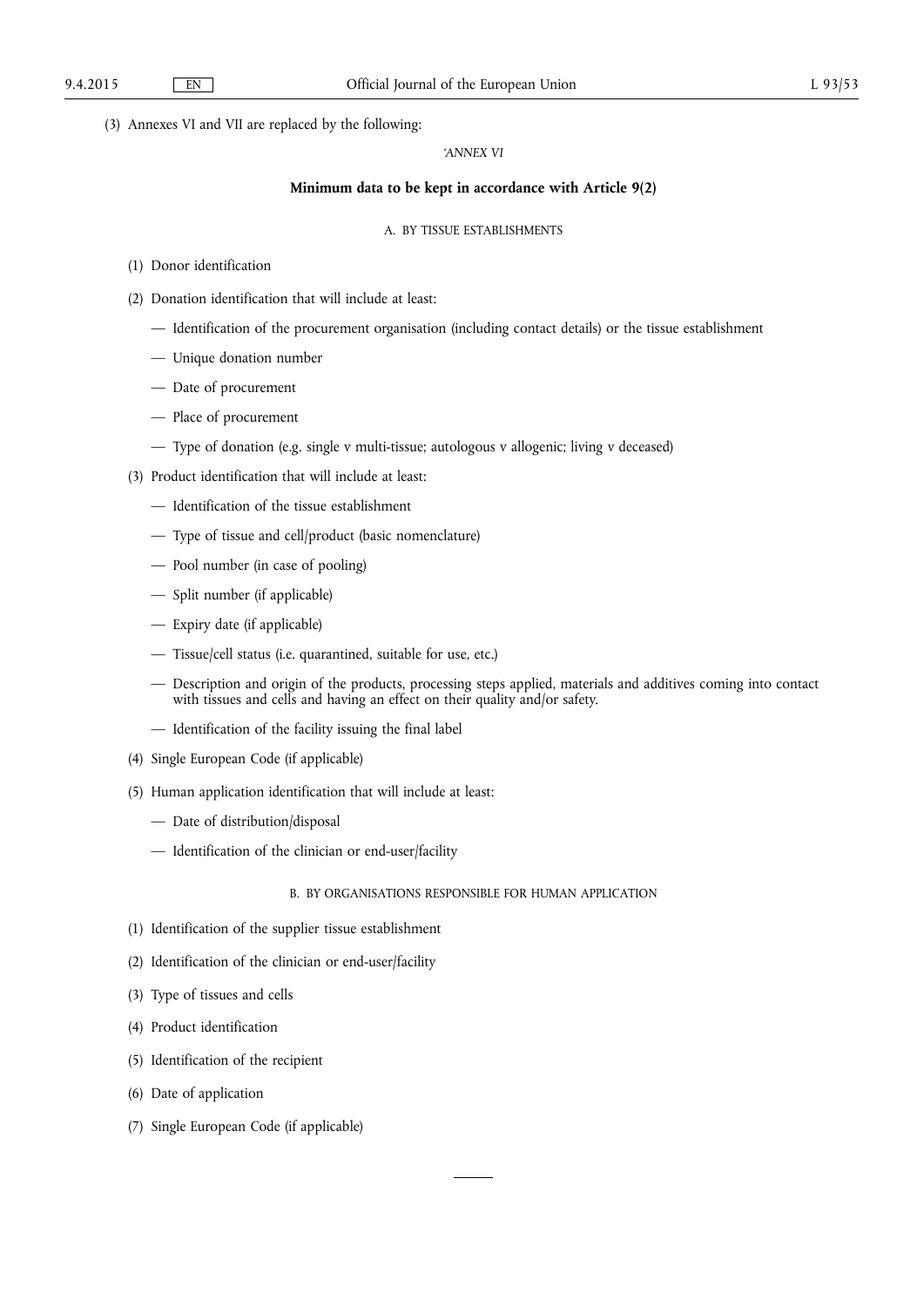*ANNEX VII* 

# **THE STRUCTURE OF THE SINGLE EUROPEAN CODE**

| <b>DONATION IDENTIFICATION SEQUENCE</b> |                                        |                                       | PRODUCT IDENTIFICATION SEQUENCE          |                                      |                                      |                                  |
|-----------------------------------------|----------------------------------------|---------------------------------------|------------------------------------------|--------------------------------------|--------------------------------------|----------------------------------|
|                                         | EU TISSUE ESTABLISHMENT<br><b>CODE</b> | <b>UNIQUE</b><br><b>DONATION</b>      | PRODUCT CODE                             |                                      | <b>SPLIT</b><br><b>NUMBER</b>        | <b>EXPIRY DATE</b><br>(YYYYMMDD) |
| ISO country<br>code                     | Tissue estab-<br>lishment<br>number    | <b>NUMBER</b>                         | Product<br>Coding Sys-<br>tem identifier | Product<br>number                    |                                      |                                  |
| 2 alphabetic<br>characters              | 6 alpha-nu-<br>meric charac-<br>ters   | 13 alpha-nu-<br>meric charac-<br>ters | 1 alphabetic<br>character                | 7 alpha-nu-<br>meric charac-<br>ters | 3 alpha-nu-<br>meric charac-<br>ters | 8 numeric<br>characters'         |